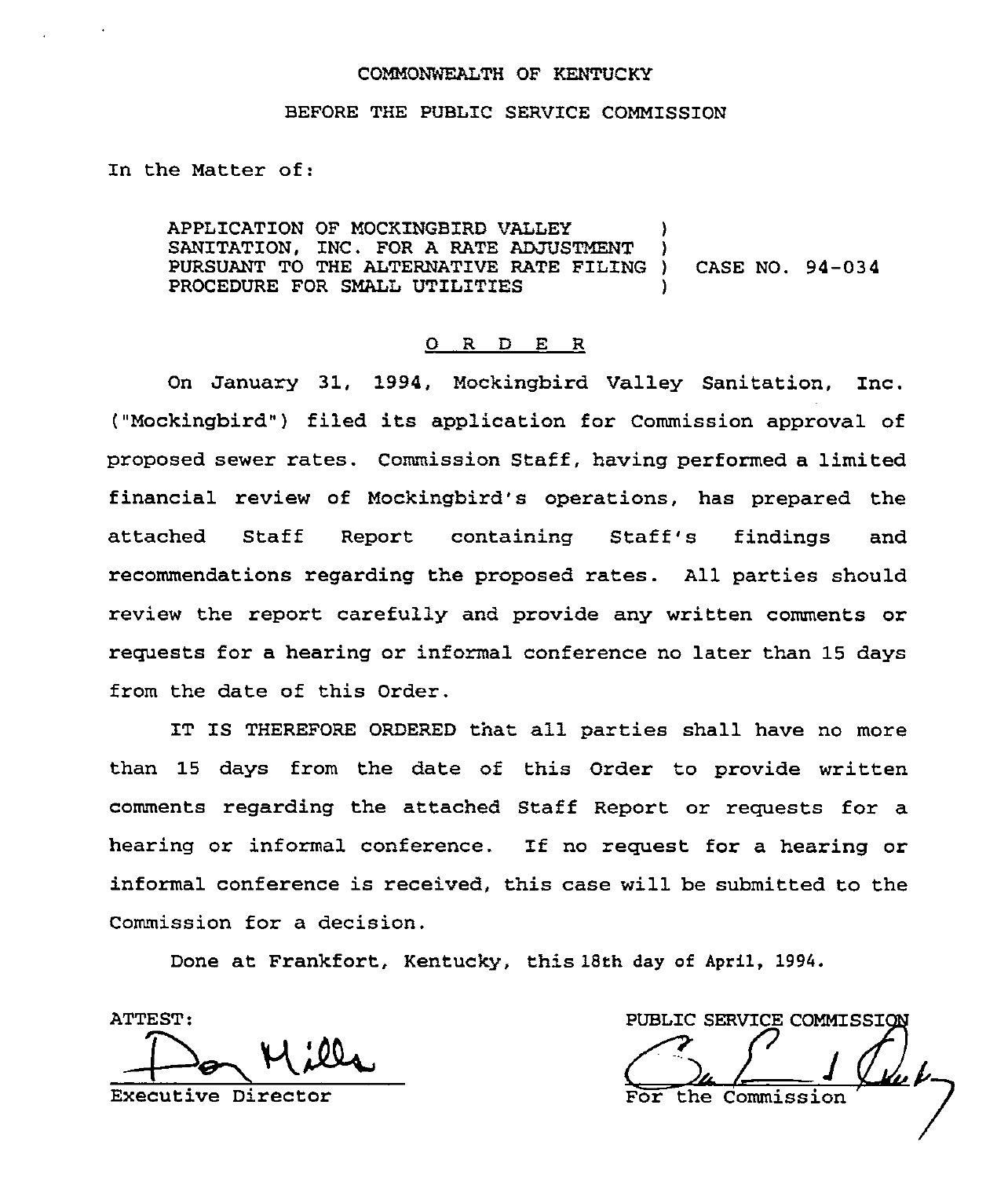#### COMMONWEALTH OF KENTUCKY

#### BEFORE THE PUBLIC SERVICE COMMISSION

ln the Matter of:

 $\sim$ 

 $\ddot{\phantom{a}}$ 

THE APPLICATION OF MOCKINGBIRD ) VALLEY SANITATION, INC. FOR A )<br>RATE ADJUSTMENT PURSUANT TO RATE ADJUSTMENT PURSUANT TO  $\bigcup_{n=1}^{\infty}$  CASE NO. 94-034 THE ALTERNATIVE RATE FILING PROCEDURE FOR SMALL UTILITIES )

#### STAFF REPORT

Prepared By: Mark C. Frost Public Utility Financial Analyst, Chief Water and Sewer Revenue Requirements Branch Financial Analysis Division

Prepared By: John Geoghegan Public Utility Rate Analyst, Communications, Water and Sewer Rate Design Branch Rates and Research Division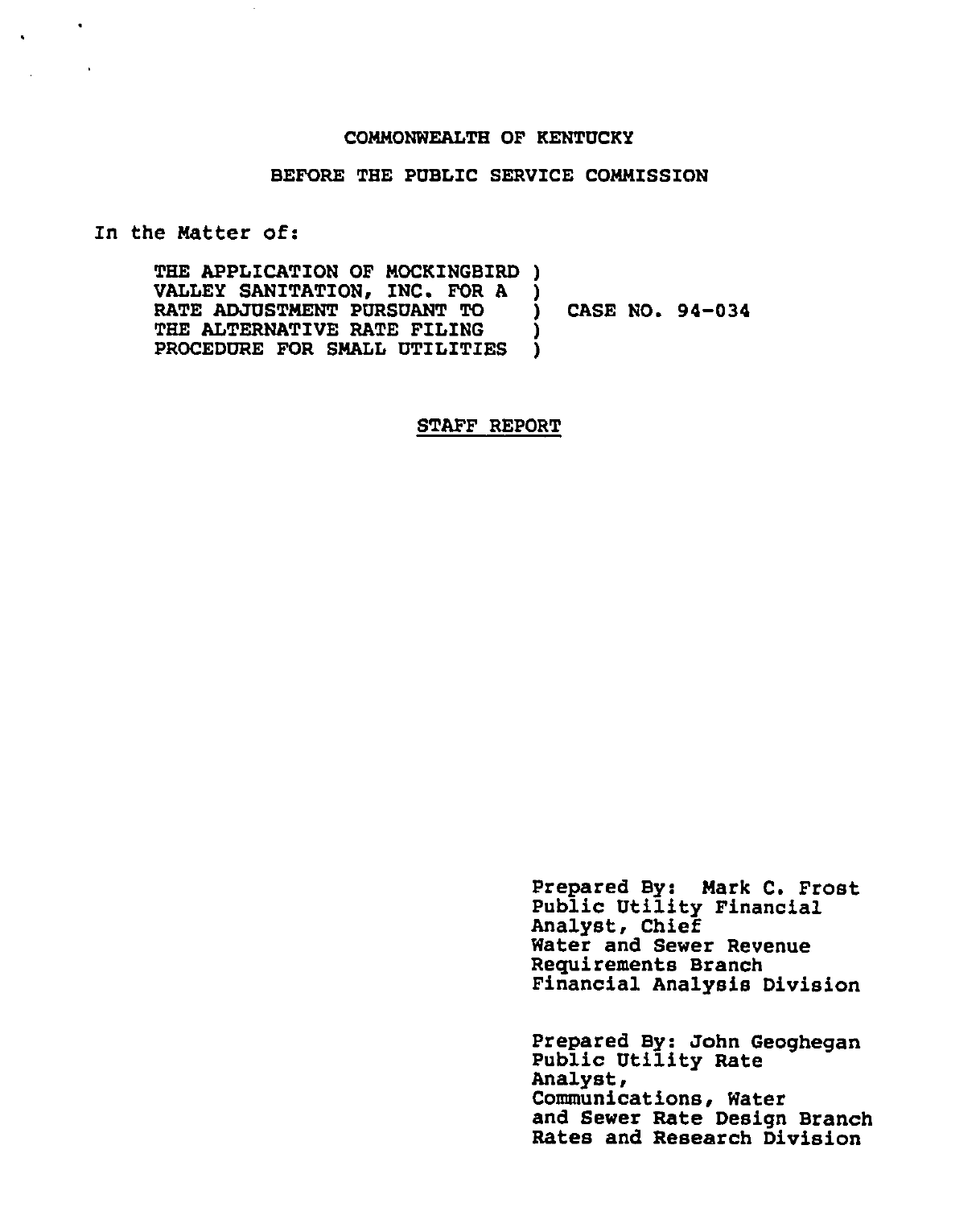### STAFF REPORT

## ON

# MOCKINGBIRD VALLEY SANITATION, INC.

## CASE NO. 94-034

## A. Preface

On January 31, 1994, Mockingbird Valley Sanitation, Inc. ("Mockingbird") filed its application seeking to increase its rates pursuant to the Alternative Rate Filing Procedure for Small Utilities ("ARF"). Mockingbird's proposed rates would produce an increase in its annual revenues of \$4,374, an increase of 33.4 percent over test-period normalized revenues from rates of \$13,104.

ln Order to evaluate the requested increase, the Commission Staff ("Staff") chose to perform a limited financial review of Mockingbird's operations for the test-period, the calendar year ending December 31, 1992. Since Mockingbird requested and received Staff assistance in preparing its ARF application, the field review was conducted prior to the filing of the application.

Hark Frost of the Commission's Division of Financial Analysis performed the limited review on January 15, 1993. Mr. Frost is responsible for the preparation of this Staff Report except for Section B, Operating Revenue; Section D, Rate Design; and Appendix A, which were prepared by John Geoghegan of the Commission's Division of Rates and Research. Based on the findings contained in this report, Staff recommends that Mockingbird be allowed to increase its revenues from rates by \$4,374.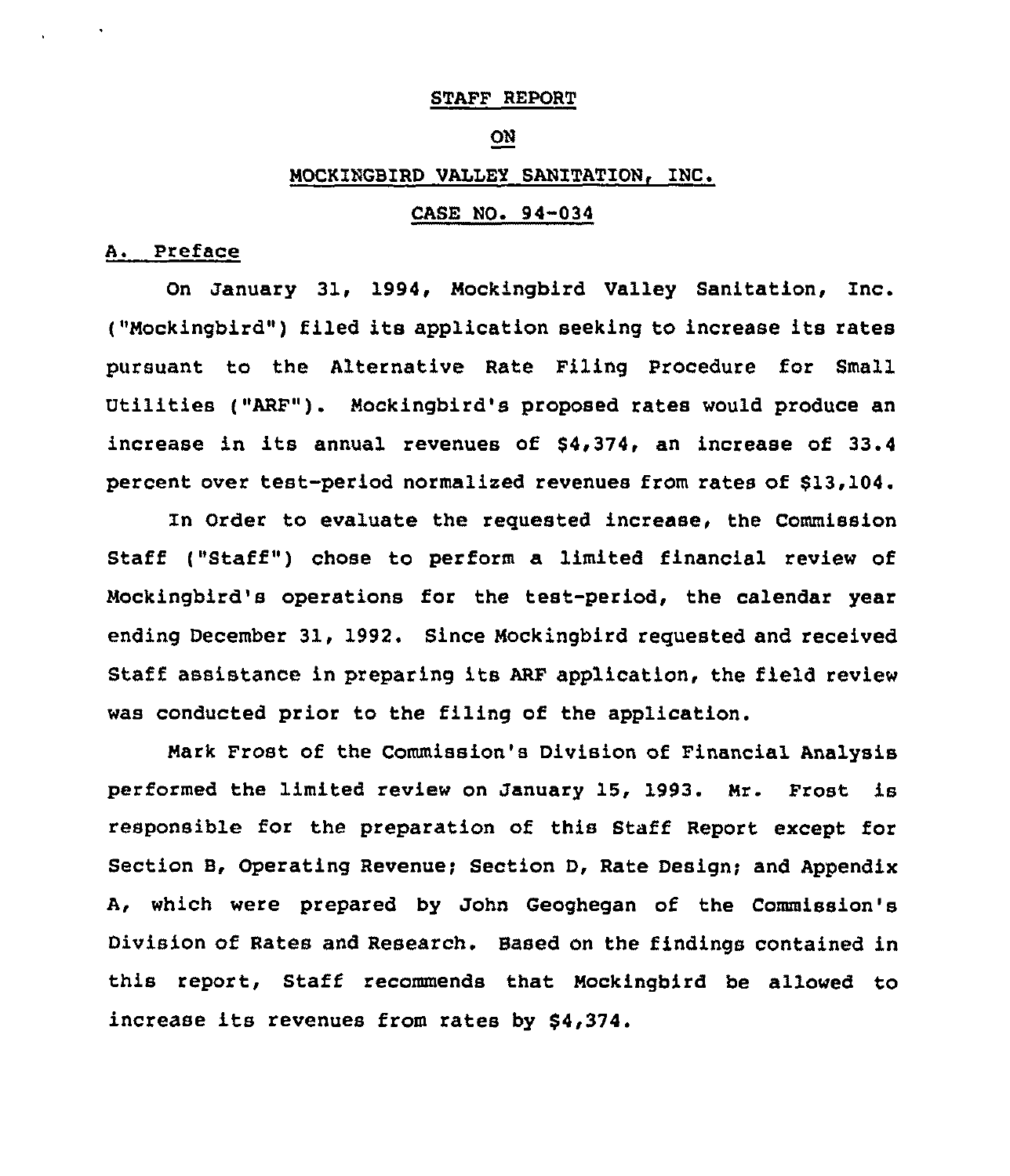Staff Report PSC Case No. 94-034 Page <sup>2</sup> of 8.

#### Scope

The scope of the review was limited to obtaining information to determine whether the test-period operating revenues and expenses were representative of normal operations. Insignificant or immaterial discrepancies were not pursued and are not addressed herein.

## B. Analysis of Operating Revenues and Expenses

# Operating Revenues

Mockingbird reported operating revenue of \$11,882 in its 1992 Annual Report. Based on the end-of-period customer level and Mockingbird's current rate, the normalized revenue from rates would be  $$13,104.$  Therefore, Staff recommends that operating revenue be increased by \$1,222.

#### Operatinq Expenses

In its application, Mockingbird reported actual and pro forms test period operating expenses of \$16,805 and \$16,604, respectively. The following are Staff's recommended adjustments to Mockingbird's actual test period operations and discussions of Mockingbird's proposed pro forma adjustments:

Owner/Nanaoer Pee: In the test period Mockingbird paid its owner/manager \$2,675 for the following services: mowing \$1,550;

 $\mathbf{1}$ 

 $$28 \times 39$  Customers  $x$  12 Months =  $$13,104$ .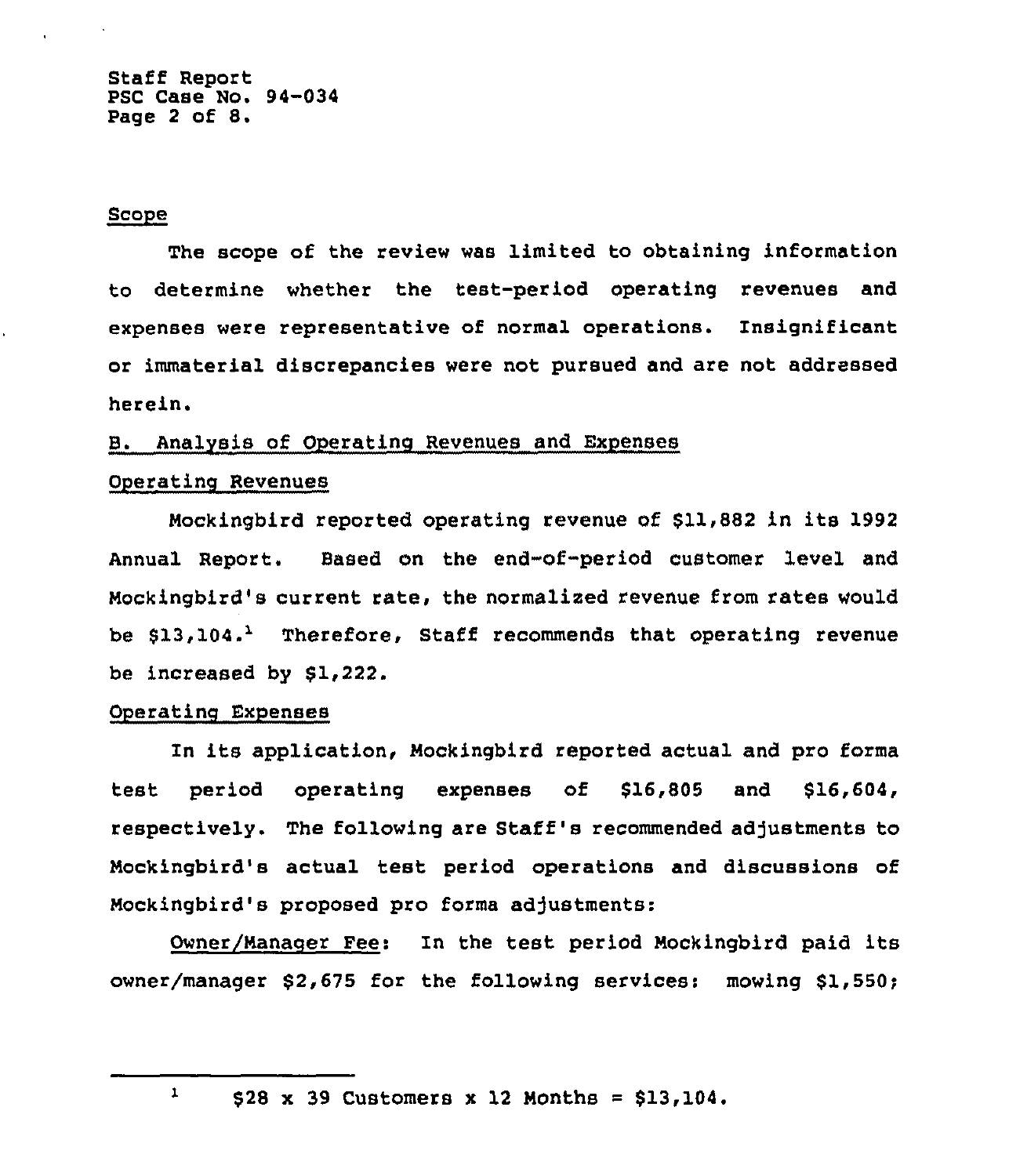Staff Report PSC Case No. 94-034 Page <sup>3</sup> of 8.

maintenance \$625; and transportation \$500. Mockingbird proposed to replace the test period payments with <sup>a</sup> \$1,200 owner/manager fee.

Given the owner's responsibilities and duties, an owner/manager fee should be included in test period operations. The Commission has allowed sewer utilities of Mockingbird's sire owner/manager fees of \$2,400, which is reasonable in this instance. Accordingly, Staff recommends that test period operations be reduced by \$275 to reflect the payment of a \$2,400 owner/manager fee.

Routine Maintenance Fee: Mockingbird proposed a pro forma level of routine maintenance fee expense of \$3,300, an increase of \$<sup>783</sup> above its test period level. Mockingbird pays <sup>a</sup> routine maintenance fee of \$275 per month or \$3,300 annually, which is the basis for its adjustment.

Based upon its knowledge of the routine maintenance fees paid by comparable sewer utilities, Staff considers <sup>a</sup> fee of \$275 per month to be within <sup>a</sup> range that is reasonable and therefore, it should be reflected in test period operations. Staff recommends that routine maintenance fee expense be increased by \$783.

KPDES Testing Fee: Mockingbird proposed a pro forms level of KPDES testing fee expense of \$540, an increase of \$<sup>405</sup> above its test period level. Mockingbird pays a KPDES testing fee of \$135 per quarter or \$<sup>540</sup> annually, which is the basis for its adjustment.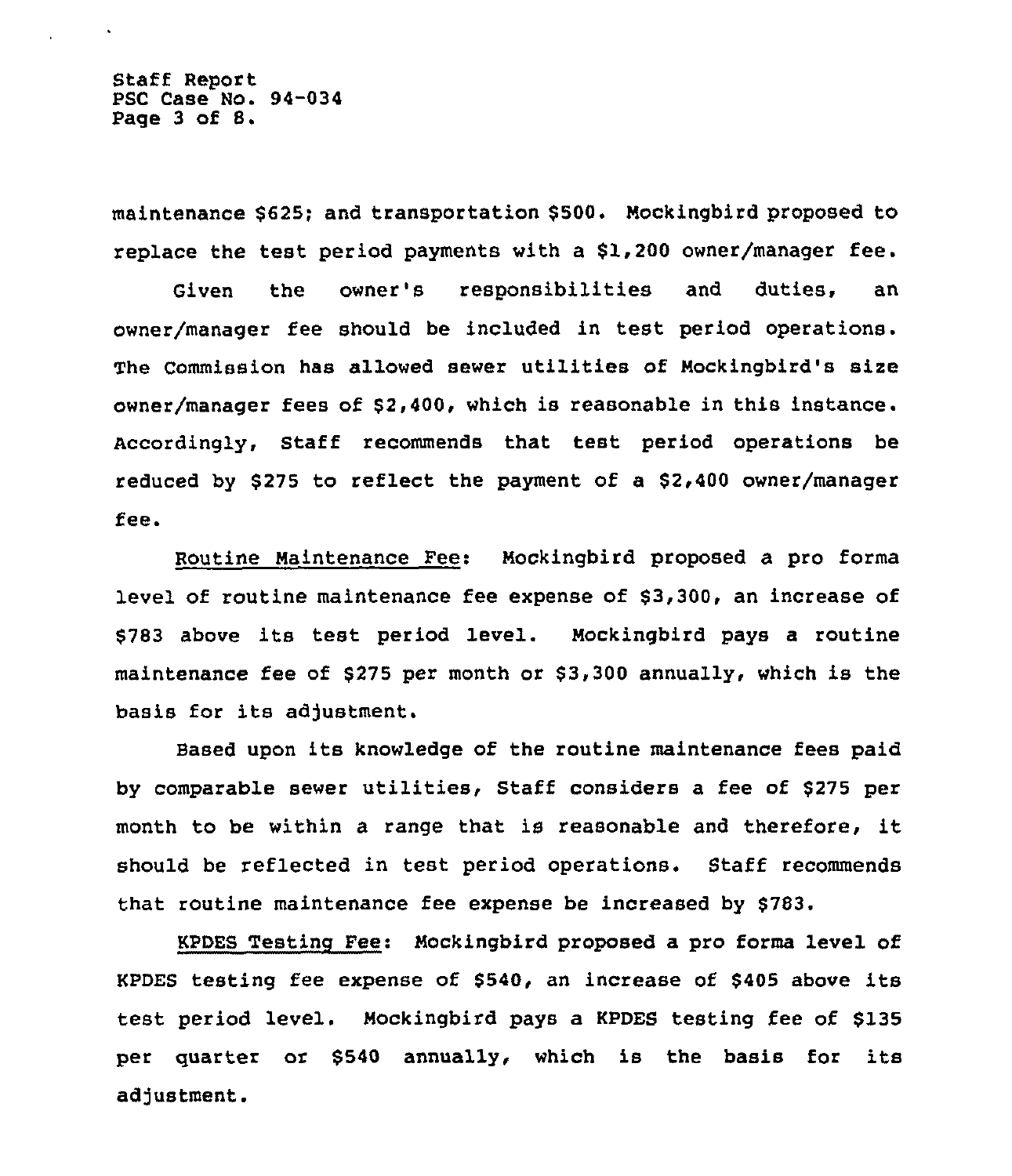Staff Report PSC Case No. 94-034 Page <sup>4</sup> of 8.

Staff is of the opinion that the KPDES testing fee paid by Mockingbird is reasonable and should be reflected in test period operations. Therefore, KPDES testing fee expense has been increased by \$405.

Agency Collection Fee: Mockingbird'8 customer billing and collection is performed by the Oldham County Water District ("Oldham County") at a fee of \$2 per customer. This fee combined with the number of test period customers results in Mockingbird's proposed pro forma agency collection fee expense of  $$936.^2$ 

Mockingbird's test period operating revenues were reported net of the collection and billing expense. Since the operating revenues recommended herein reflect the gross collections, Staff recommends that Mockingbird's adjustment be accepted and that test period operating expenses be increased by \$936.

Bookkeeping: Mockingbird proposed a pro forma level of bookkeeping expense of \$600, a decrease of \$<sup>500</sup> from its test period amount. In the test period Mockingbird paid its bookkeeper a fee of \$100 per month. To control its operating costs, Mockingbird has proposed to decrease the fee to \$50 per month or \$600 annually.

Given that Mockingbird's billing and collection is performed by Oldham County and the small number of checks written in the test

 $\overline{2}$ 39 End-of-Period Customers  $x$  \$2  $x$  12 Months = \$936.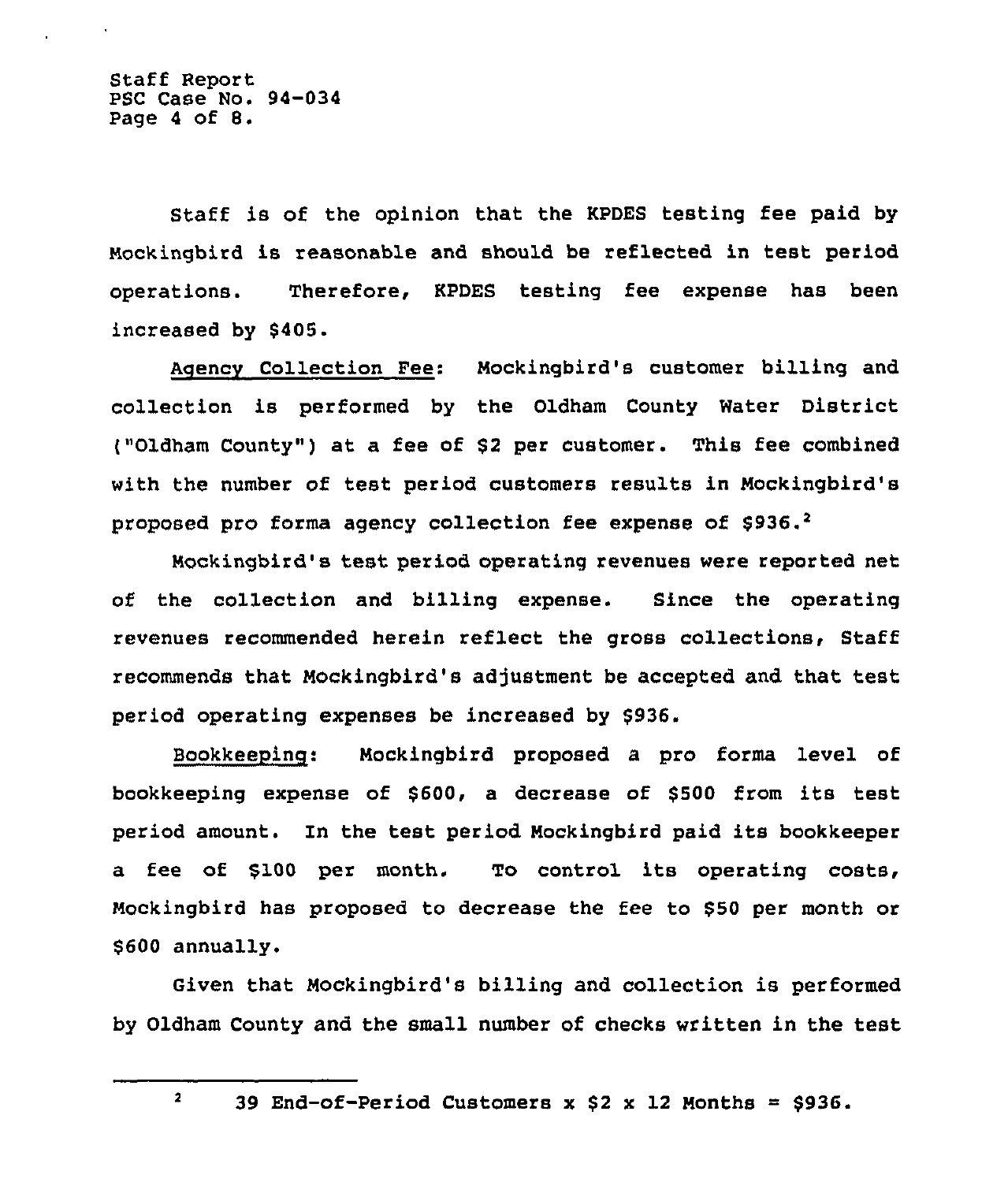Staff Report PSC Case No. 94-034 Page <sup>5</sup> of 8.

4

period, Staff is of the opinion that a monthly bookkeeping fee of \$ <sup>50</sup> is reasonable. Accordingly, bookkeeping expense has been reduced by \$500.

Outside Services: Mockingbird pays its accountant \$<sup>250</sup> to prepare its annual financial statements and tax returns. Mockingbird erroneously included its 1991 and 1992 accounting fees in the test period operations. To correct this error, Mockingbird proposed to decrease outside services expense by \$250. Upon review of the general ledger, Staff determined that Mockingbird's adjustment is correct and recommends that it be accepted.

Interest: Mockingbird has borrowed \$184,490 from Bertrand Schureck, its owner, to install the treatment plant, lift station, and fence. The outstanding indebtedness would result in a annual interest expense of \$18,161.

Mockingbird was informed of the Commission's practice of allowing a dollar-for-dollar coverage of interest expense in the calculation of revenue requirement. <sup>A</sup> dollar-for-dollar coverage of interest expense would require Mockingbird's monthly sewer rate to increase by approximately \$39.<sup>4</sup> Because of the significant

| Loan                  |          |             | Interest                                      |  |         |                     |
|-----------------------|----------|-------------|-----------------------------------------------|--|---------|---------------------|
| Purpose               | Date     | Calculation |                                               |  | Expense |                     |
| Install Plant         |          |             | $8/31/82$ $5 \overline{174,593 \times 9.758}$ |  |         | S <sub>17,023</sub> |
| Lift Station          | 12/01/85 |             | 4,786 x 11.5%                                 |  |         | 550                 |
| Fence                 | 12/01/86 |             | $5,110 \times 11.5$                           |  |         | 588                 |
| Total Annual Interest |          |             |                                               |  |         | 18.161              |

 $$18,161 + 39$  Customers + 12-Months = \$39.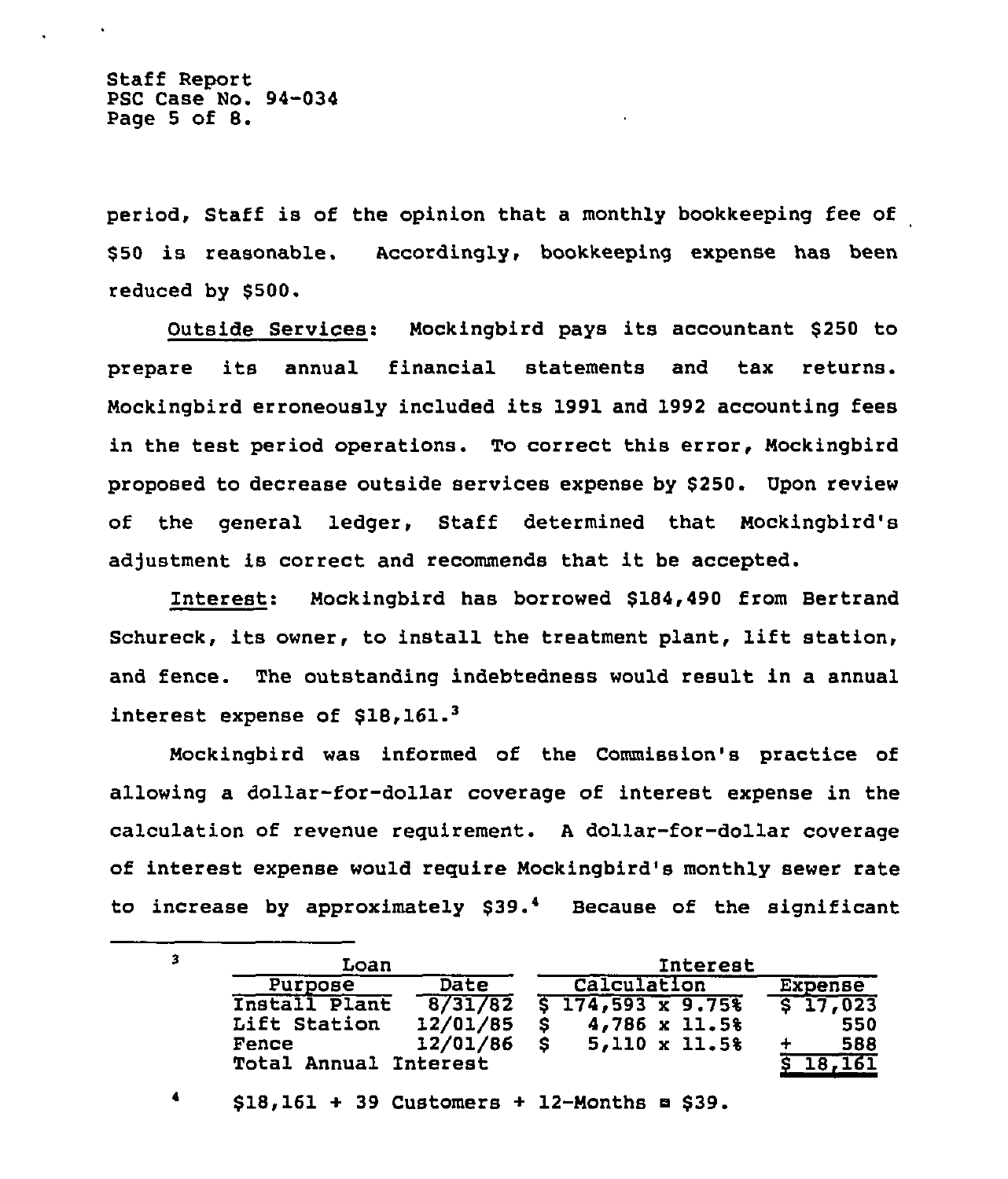Staff Report PSC Case No. 94-034 Page <sup>6</sup> of 8.

 $\mathbf{v}$  .

impact interest expense would have on its monthly rate, Mockingbird chose not to ask for its recovery.

According to KRS 278.300 (1), "[n]o utility shall issue any securities or evidences of indebtedness, or assume any obligation or liability in respect to the securities or evidences of indebtedness of any other person until it has been authorized so to do by order of the commission." However, KRS 278.300 (B) states that this section is not applicable if the indebtedness has <sup>a</sup> <sup>2</sup> year term, and is renewed in aggregate for a total of no more than 6 years from the date of the original issuance.

Because Mockingbird's loans were due and payable in 1 year increments they would not have required prior Commission authorization. However, the 6 year renewal period has been exceeded thus requiring Commission approval. To date Mockingbird has not requested or received Commission authorization to incur its indebtedness to Mr. Schureck.

Given that Mockingbird's loans are not authorized by the Commission, Staff is in agreement with Mockingbird that the associated interest expense should be excluded for rate making purposes.

### Operations Summarv

Based on the recommendations of Staff contained in this report, Mockingbird's operating statement would appear as set forth in Appendix B to this report.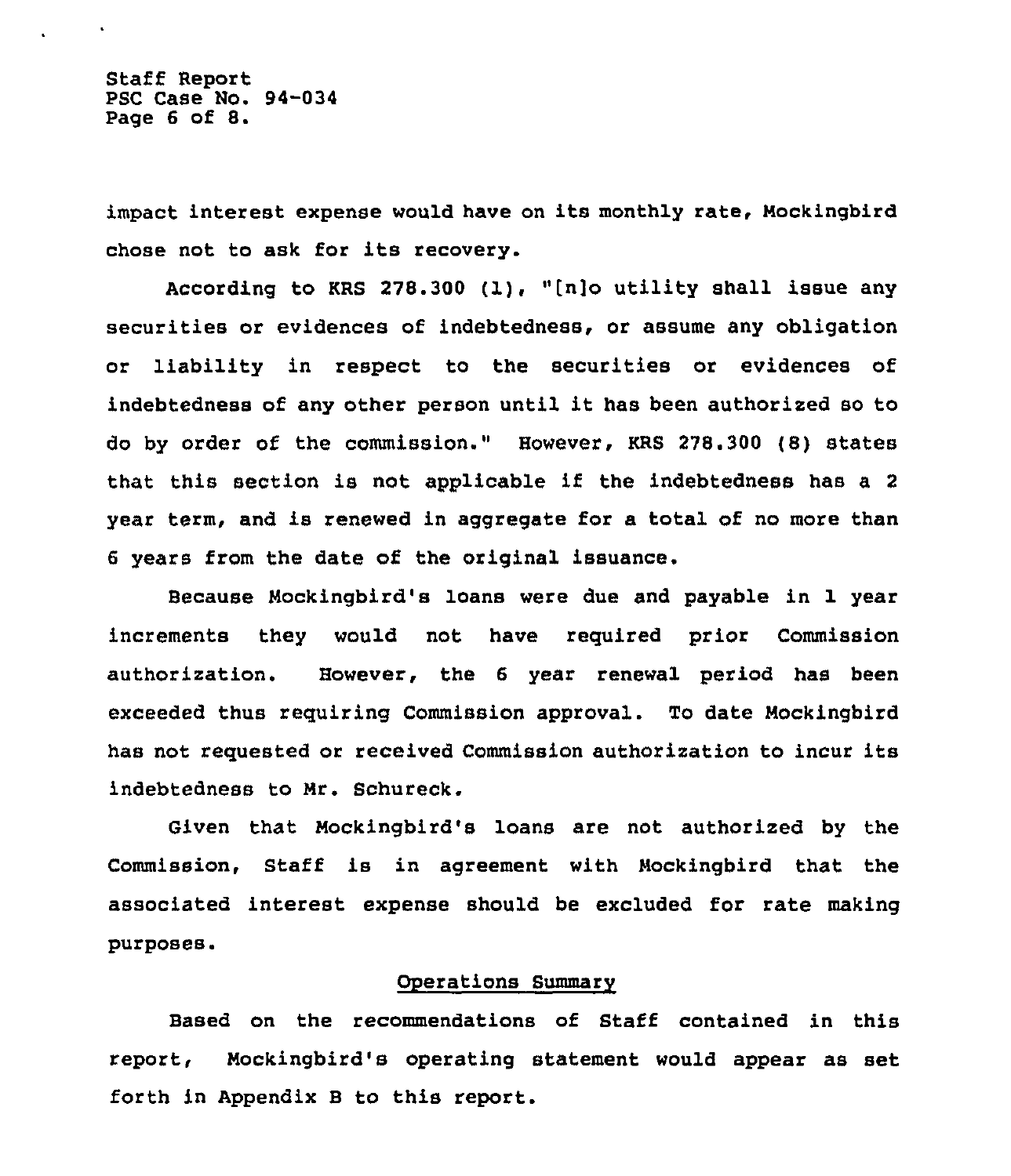Staff Report PSC Case No. 94-034 Page <sup>7</sup> of 8.

## C. Revenue Requirements Determination

The approach frequently used by this Commission to determine revenue requirements for small, privately-owned utilities is the operating ratio. This approach is used primarily when a basis for rate-of-return determination does not exist or the utility plant investment has been depreciated or recovered through the receipt of contributions. Staff recommends the use of this approach in determining Mockingbird's revenue requirement.

Mockingbird requested additional revenue of 84,374. Based on the Staff adjusted operating expenses and the operating ratio normally allowed by the Commission, Staff believes Mockingbird could justify additional revenue of  $$7,676.^5$  However, since Mockingbird's proposed rates will produce a positive cash flow of \$4,428,<sup>6</sup> Staff recommends that the proposed rates be accepted.

If Mockingbird chooses to amend its application to reflect rates that will generate the additional revenue of 87,676 which

| 5 | $$17,804$ Adjusted Operating Exp + 88% Ratio = \$ 20,232<br>Less: Adjusted Operating Expenses<br>Net Operating Income |       | 17,804<br>$\sqrt{2,428}$ |  |  |
|---|-----------------------------------------------------------------------------------------------------------------------|-------|--------------------------|--|--|
|   | Times: Gross-up Tax Factor<br>Subtotal                                                                                |       | x 1.2254902<br>2,976     |  |  |
|   | Add: Adjusted Operating Expenses                                                                                      |       |                          |  |  |
|   |                                                                                                                       |       | 17,804                   |  |  |
|   | Recommended Operating Revenue                                                                                         | ड     | 20,780                   |  |  |
|   | Less: Normalized Operating Revenues                                                                                   |       | 13,104                   |  |  |
|   | Potentially Justifiable Revenue Increase                                                                              |       | 7,676                    |  |  |
| 6 | Adjusted Net Operating Income<br>s<                                                                                   | 4,700 |                          |  |  |
|   | Add: Requested Increase                                                                                               | 4,374 |                          |  |  |
|   | Depreciation Expense                                                                                                  | 4,754 |                          |  |  |
|   | Cash Flow                                                                                                             | 4,428 |                          |  |  |
|   |                                                                                                                       |       |                          |  |  |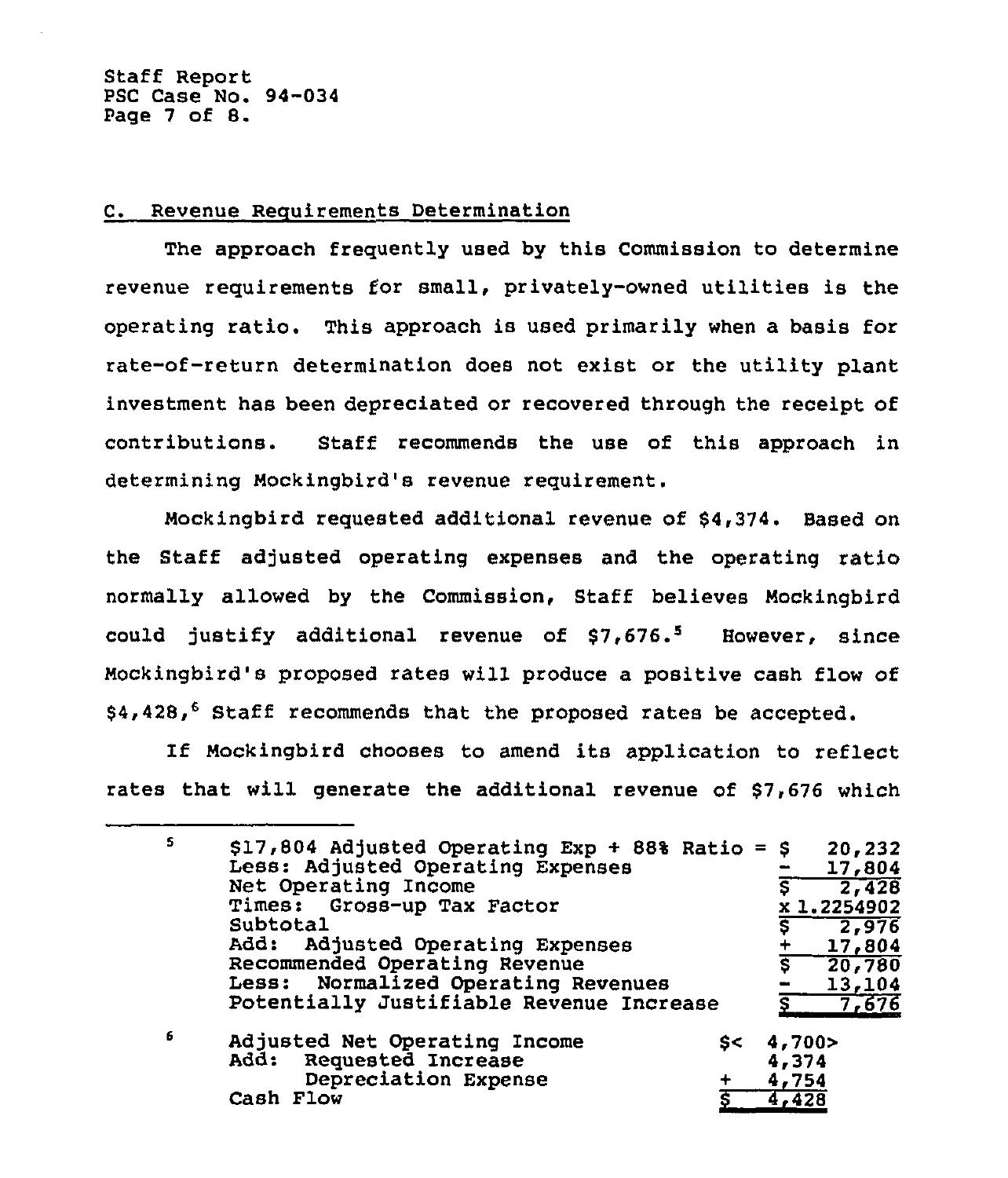Staff Report PSC Case No. 94-034 Page <sup>8</sup> of 8.

Staff believes could be justified, it should do so when filing comments to the Staff Report. In the event that Nockingbird does request rates that differ from those previously noticed to customers, it should be required to re-notice its customers of the new proposed rates.

## D. Rate Design

Mockingbird has proposed no change to its rate design. Staff is of the opinion that the current flat monthly rate design is appropriate for Mockingbird. Therefore, any change in revenue will be added to or subtracted from Mockingbird's existing rate structure. Appendix <sup>A</sup> outlines the recommended rates based on the revenue increase recommended herein.

### E. Signatures

 $\frac{\mathcal{H}_{\text{max}}}{\text{Prepared By: Mark C. Frost}}$ 

Public Utility Financial Analyst, Chief Water and Sewer Revenue Requirements Branch Financial Analysis Division

Requirement<br>
Financia<br>
Prepared Financial Analysis Divisio<br>
Prepared By: John Gepghega<br>
Public Utility Rate

Analyst, Principal Communications, Water and Sewer Rate Design Branch Rates and Research Division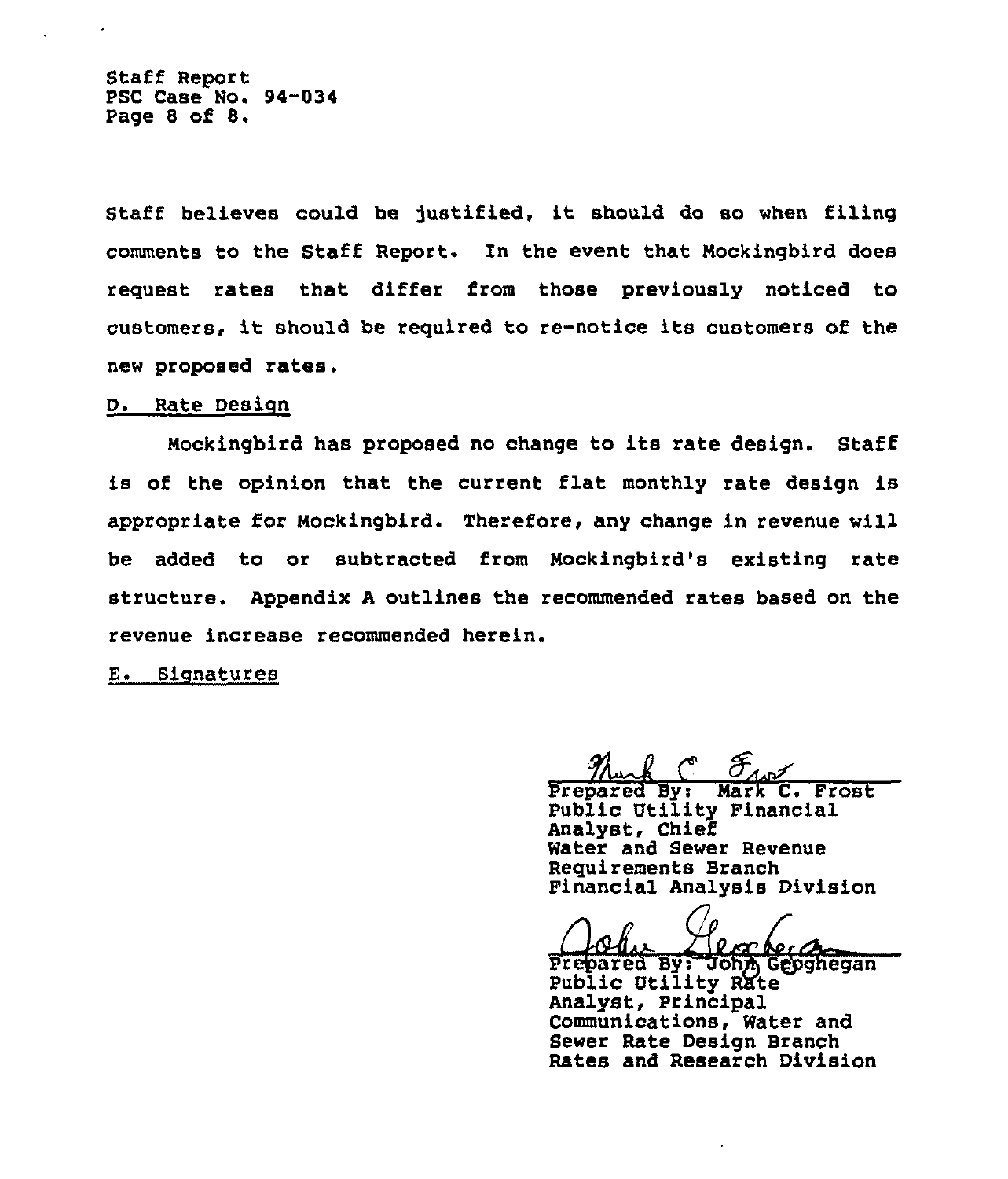# APPENDIX A

# Mockingbird Valley Sanitation

The following rate is recommended for Mockingbird Valley Sanitation:

 $\sim$ 

Monthly Rate \$37.35

 $\frac{1}{2} \left( \frac{1}{2} \right)$  ,  $\frac{1}{2} \left( \frac{1}{2} \right)$ 

l,